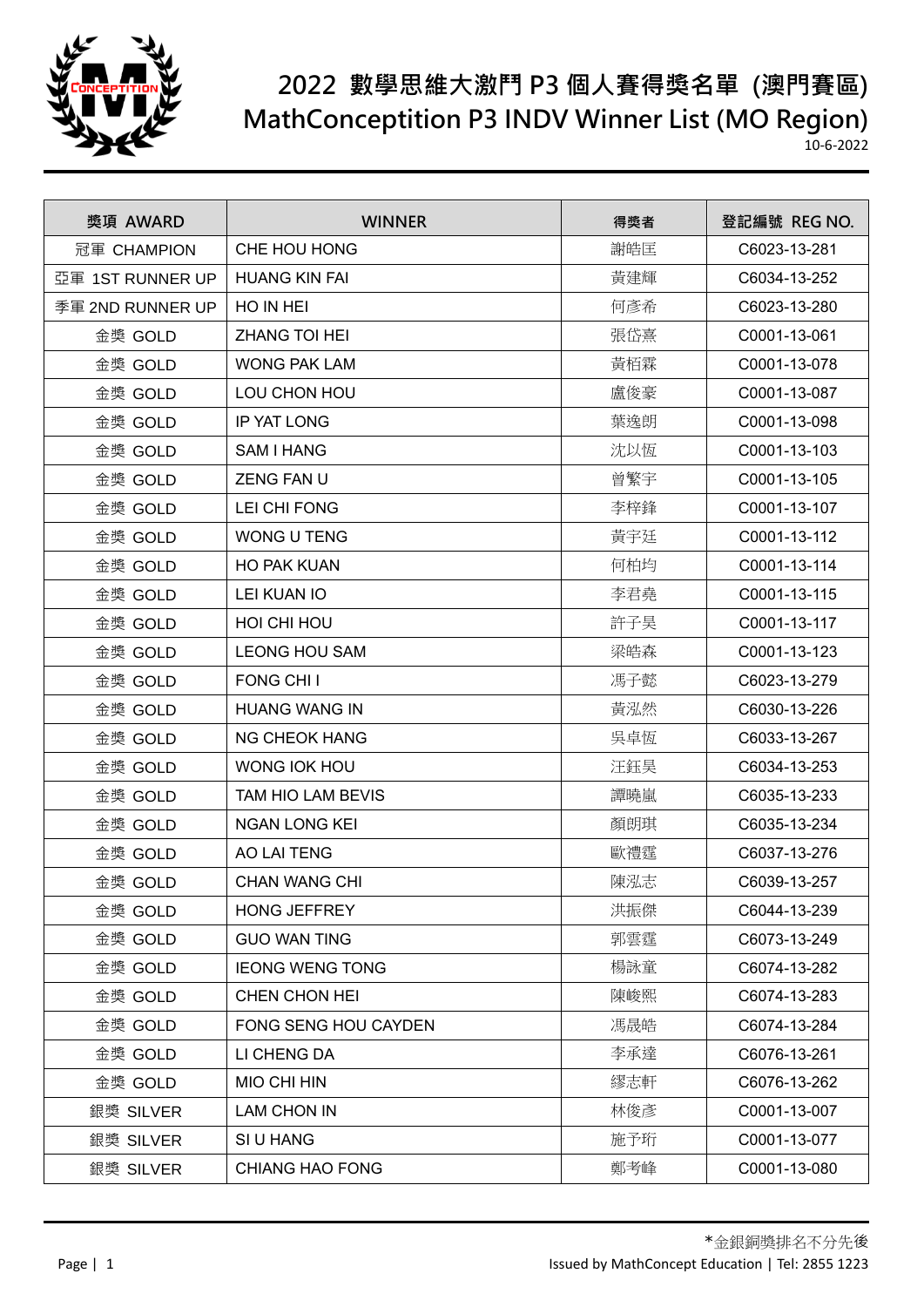

| 獎項 AWARD  | <b>WINNER</b>            | 得獎者 | 登記編號 REG NO. |
|-----------|--------------------------|-----|--------------|
| 銀獎 SILVER | YANG CHI TOU             | 楊子韜 | C0001-13-094 |
| 銀獎 SILVER | <b>VONG HOU SAM</b>      | 黃皓琛 | C0001-13-097 |
| 銀獎 SILVER | NI CHI HIN               | 倪子軒 | C0001-13-104 |
| 銀獎 SILVER | LEI CHON HOU             | 李峻皓 | C0001-13-106 |
| 銀獎 SILVER | <b>CHEONG I CHENG</b>    | 張綺晴 | C0001-13-111 |
| 銀獎 SILVER | <b>MUI LEK HOU</b>       | 梅力昊 | C0001-13-116 |
| 銀獎 SILVER | LI HOU SENG              | 李昊乘 | C0001-13-126 |
| 銀獎 SILVER | LIU TIN HOU              | 劉天豪 | C0001-13-127 |
| 銀獎 SILVER | CHOI UN HON              | 蔡源瀚 | C0001-13-129 |
| 銀獎 SILVER | LI HOU TENG              | 李浩庭 | C0001-13-131 |
| 銀獎 SILVER | <b>WONG PAK IO</b>       | 黃柏堯 | C0001-13-177 |
| 銀獎 SILVER | ALYSSA CHINYU LAU        | 劉千悦 | C0001-13-204 |
| 銀獎 SILVER | <b>HUANG KUAI CHI</b>    | 黃癸智 | C0001-13-209 |
| 銀獎 SILVER | <b>CHEANG CHONG LONG</b> | 鄭錝朗 | C0001-13-215 |
| 銀獎 SILVER | <b>WU KENG WANG</b>      | 伍景宏 | C6011-13-299 |
| 銀獎 SILVER | PANG CHOK HOU TYRONE     | 彭祝浩 | C6025-13-270 |
| 銀獎 SILVER | LEI JIA YI               | 雷嘉儀 | C6026-13-219 |
| 銀獎 SILVER | CHE CHI HIN              | 謝子軒 | C6026-13-221 |
| 銀獎 SILVER | <b>NG CHI HIN</b>        | 伍志軒 | C6033-13-268 |
| 銀獎 SILVER | SI MENG SON              | 施銘信 | C6033-13-269 |
| 銀獎 SILVER | <b>NG UT TENG</b>        | 吳月婷 | C6034-13-254 |
| 銀獎 SILVER | LAM HO I                 | 林可頤 | C6037-13-277 |
| 銀獎 SILVER | WONG IN PAN              | 黃彥斌 | C6037-13-278 |
| 銀獎 SILVER | <b>CHEONG MENG HIN</b>   | 張銘軒 | C6039-13-256 |
| 銀獎 SILVER | <b>NG KAI MAN</b>        | 吳佳玟 | C6054-13-314 |
| 銀獎 SILVER | <b>WONG CHI LONG</b>     | 黃梓隆 | C6055-13-310 |
| 銀獎 SILVER | <b>KUOK CHI LONG</b>     | 郭梓朗 | C6058-13-223 |
| 銀獎 SILVER | YANG CHON U              | 楊俊羽 | C6059-13-264 |
| 銀獎 SILVER | TANG CHI HOU             | 鄧梓浩 | C6065-13-275 |
| 銀獎 SILVER | LAM CHI CHON             | 林子俊 | C6066-13-296 |
| 銀獎 SILVER | LAI IAT CHEONG HERMAN    | 黎逸瞕 | C6073-13-250 |
| 銀獎 SILVER | <b>CHAN HOU FONG</b>     | 陳顥豐 | C6073-13-251 |
| 銀獎 SILVER | <b>KEI IENG IAM</b>      | 紀盈鑫 | C6076-13-263 |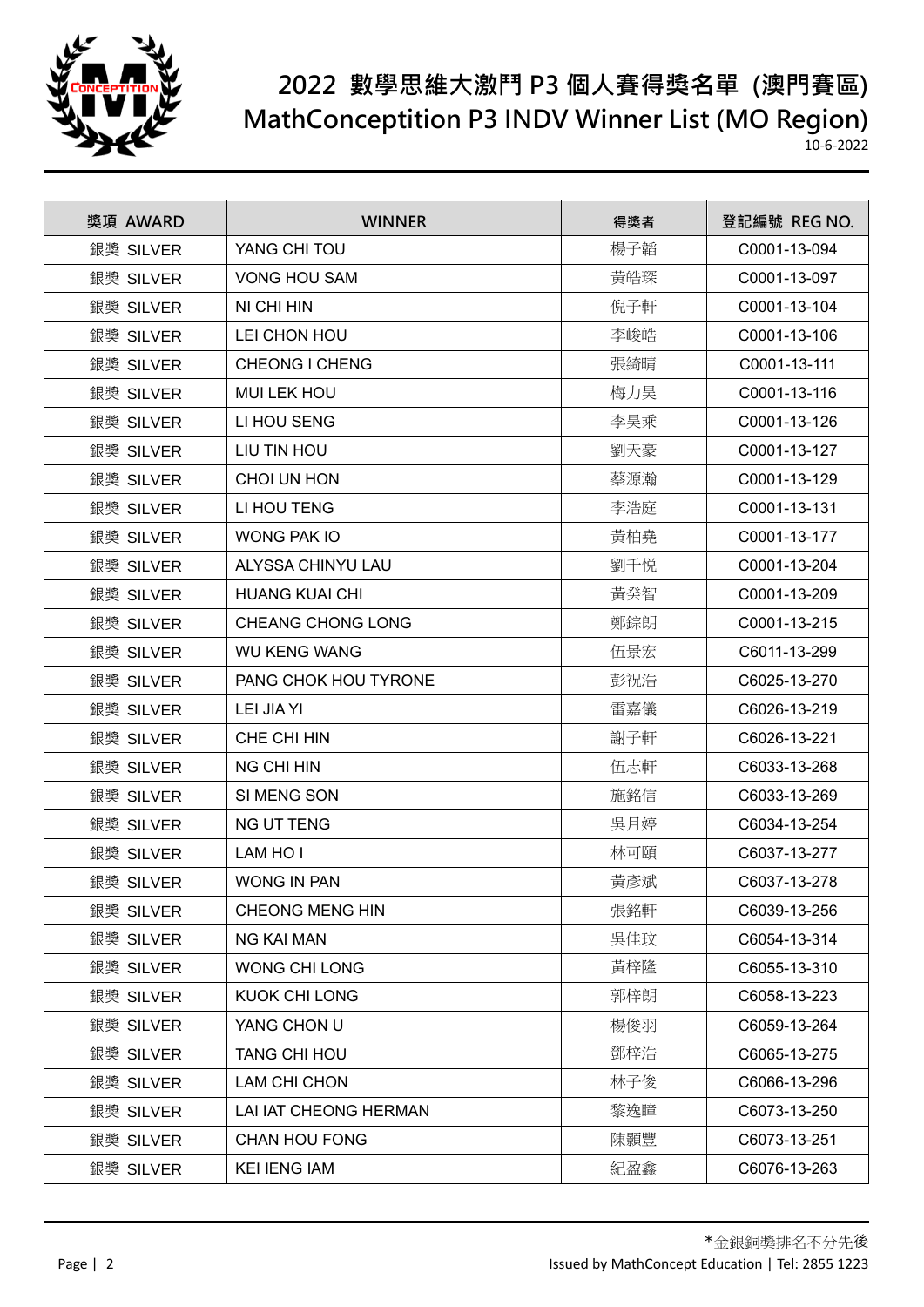

| 獎項 AWARD  | <b>WINNER</b>               | 得獎者 | 登記編號 REG NO. |
|-----------|-----------------------------|-----|--------------|
| 銀獎 SILVER | <b>CHAN CHI LONG</b>        | 陳梓朗 | C9101-13-092 |
| 銀獎 SILVER | CHAN IAO TONG, CHARLIE      | 陳宥曈 | C9101-13-179 |
| 銀獎 SILVER | CHEUNG MAN HIN              | 張文軒 | C9102-13-016 |
| 銀獎 SILVER | LAN CHIN U KAYLEE           | 藍芊羽 | C9102-13-017 |
| 銀獎 SILVER | <b>KONG NGAI LAM</b>        | 江艾霖 | C9102-13-020 |
| 銀獎 SILVER | <b>HOI HOU KEI</b>          | 許皓祺 | C9102-13-052 |
| 銀獎 SILVER | <b>LAI RAINIE</b>           | 黎泳琳 | C9102-13-060 |
| 銀獎 SILVER | TONG IO CHON JUNJAYDEN      | 湯耀竣 | C9104-13-172 |
| 銀獎 SILVER | HONG SIO HOI                | 孔紹凱 | C9105-13-051 |
| 銅獎 BRONZE | <b>CHEN KADEN ZHIHEO</b>    | 陳治豪 | C0001-13-024 |
| 銅獎 BRONZE | CHOI HOU IN                 | 蔡皓賢 | C0001-13-027 |
| 銅獎 BRONZE | <b>CHAN YAN YUE</b>         | 陳欣妤 | C0001-13-034 |
| 銅獎 BRONZE | <b>LEI CHAK HANG</b>        | 李澤亨 | C0001-13-035 |
| 銅獎 BRONZE | CHU WENG KEI                | 朱永祺 | C0001-13-069 |
| 銅獎 BRONZE | <b>LEONG POU LOK</b>        | 梁普樂 | C0001-13-070 |
| 銅獎 BRONZE | <b>WONG CHENG LAM</b>       | 王靖琳 | C0001-13-076 |
| 銅獎 BRONZE | <b>ZHOU KUAN NENG</b>       | 周君寧 | C0001-13-079 |
| 銅獎 BRONZE | YE HIOTONG                  | 葉曉彤 | C0001-13-090 |
| 銅獎 BRONZE | <b>LEONG CHON MENG</b>      | 梁晉銘 | C0001-13-096 |
| 銅獎 BRONZE | <b>LAM HOU IEONG</b>        | 林灝鍚 | C0001-13-099 |
| 銅獎 BRONZE | LO CHENG KIO                | 羅靖翹 | C0001-13-101 |
| 銅獎 BRONZE | <b>WU IAT CHENG</b>         | 胡溢晴 | C0001-13-109 |
| 銅獎 BRONZE | <b>CHOI HANBI</b>           | 崔韓妃 | C0001-13-110 |
| 銅獎 BRONZE | <b>CHAN PAK HIM</b>         | 陳柏謙 | C0001-13-118 |
| 銅獎 BRONZE | CHENG CHI HIN               | 程梓軒 | C0001-13-119 |
| 銅獎 BRONZE | SU POU TONG                 | 蘇浦東 | C0001-13-121 |
| 銅獎 BRONZE | CHE HOI CHON                | 謝栩峻 | C0001-13-122 |
| 銅獎 BRONZE | <b>LIANG KA HOU</b>         | 梁嘉濠 | C0001-13-124 |
| 銅獎 BRONZE | CHOI U WA                   | 蔡雨樺 | C0001-13-128 |
| 銅獎 BRONZE | <b>GUO YAU TING TIMOTHY</b> | 郭佑霆 | C0001-13-136 |
| 銅獎 BRONZE | ZOU CHI KIN                 | 鄒梓湕 | C0001-13-146 |
| 銅獎 BRONZE | WANG WANG U WENG            | 王譽穎 | C6005-13-258 |
| 銅獎 BRONZE | <b>HONG ISABEL</b>          | 洪雅霖 | C6005-13-259 |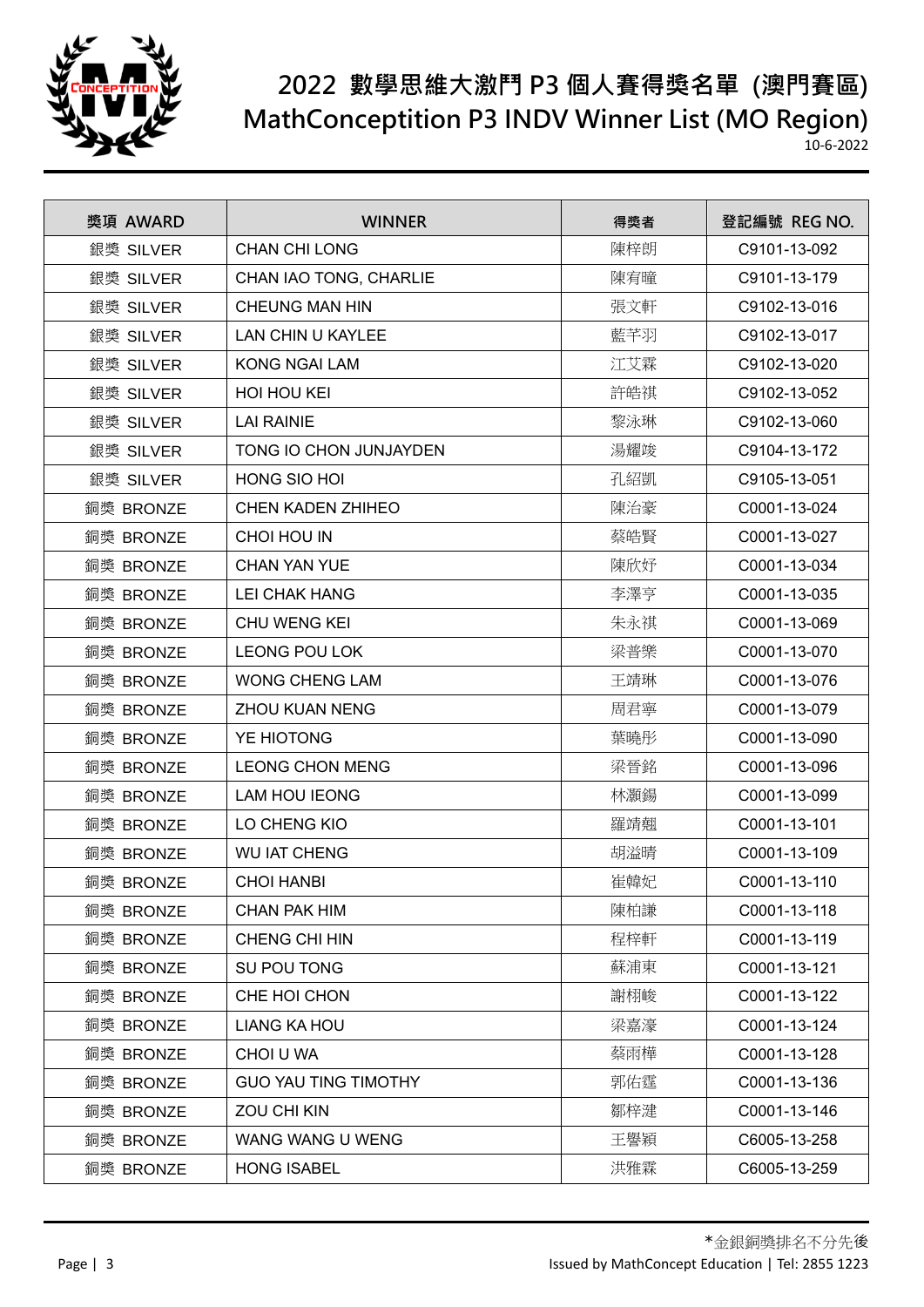

| 獎項 AWARD  | <b>WINNER</b>          | 得獎者 | 登記編號 REG NO. |
|-----------|------------------------|-----|--------------|
| 銅獎 BRONZE | <b>TAM HOU UN</b>      | 譚浩鉉 | C6008-13-288 |
| 銅獎 BRONZE | <b>CHU NIM IENG</b>    | 朱念瑩 | C6008-13-289 |
| 銅獎 BRONZE | LIU HOU IEONG          | 劉昊楊 | C6008-13-290 |
| 銅獎 BRONZE | <b>HO KA TONG</b>      | 何嘉棟 | C6011-13-298 |
| 銅獎 BRONZE | CHEONG HO IENG         | 張可盈 | C6014-13-316 |
| 銅獎 BRONZE | <b>KAM CHEOK LENG</b>  | 甘芍靈 | C6019-13-248 |
| 銅獎 BRONZE | <b>XU SOI KEI</b>      | 徐瑞淇 | C6026-13-220 |
| 銅獎 BRONZE | <b>SIT NGA IAO</b>     | 薛雅悠 | C6027-13-228 |
| 銅獎 BRONZE | <b>UN SAI LOK</b>      | 袁世樂 | C6030-13-225 |
| 銅獎 BRONZE | KUOK CHON HEI          | 郭浚希 | C6035-13-235 |
| 銅獎 BRONZE | LI SI HANG             | 李思衡 | C6039-13-255 |
| 銅獎 BRONZE | PUN HIO FAI            | 潘曉輝 | C6043-13-306 |
| 銅獎 BRONZE | <b>CHAN KHLOE</b>      | 陳心怡 | C6044-13-240 |
| 銅獎 BRONZE | <b>LAM WENG KEI</b>    | 林詠琪 | C6045-13-303 |
| 銅獎 BRONZE | TANG CHONG WA          | 鄧頌華 | C6045-13-304 |
| 銅獎 BRONZE | <b>MA WENG KIO</b>     | 馬穎翹 | C6045-13-305 |
| 銅獎 BRONZE | <b>CHEONG MAN TOU</b>  | 張文度 | C6046-13-300 |
| 銅獎 BRONZE | <b>LIU I HEI</b>       | 劉伊曦 | C6050-13-243 |
| 銅獎 BRONZE | <b>CHEN CHEOK LAP</b>  | 陳卓立 | C6050-13-244 |
| 銅獎 BRONZE | SIN CHI IAO            | 冼芷悠 | C6050-13-245 |
| 銅獎 BRONZE | <b>CHOW MAN KWAN</b>   | 周汶涒 | C6053-13-236 |
| 銅獎 BRONZE | <b>KUAN KA HOU</b>     | 關嘉昊 | C6053-13-238 |
| 銅獎 BRONZE | <b>CHONG HOI CHENG</b> | 鍾凱澄 | C6054-13-313 |
| 銅獎 BRONZE | LEONG CHON U           | 梁俊宇 | C6055-13-309 |
| 銅獎 BRONZE | <b>CHOI IEK HEI</b>    | 蔡翊曦 | C6059-13-265 |
| 銅獎 BRONZE | <b>KU LOK HANG</b>     | 古洛行 | C6065-13-273 |
| 銅獎 BRONZE | <b>CHAN CHEOK HIM</b>  | 陳卓謙 | C6065-13-274 |
| 銅獎 BRONZE | HO CHI CHONG           | 何梓聰 | C6066-13-294 |
| 銅獎 BRONZE | <b>CHAN PAK HEI</b>    | 陳柏熹 | C9101-13-134 |
| 銅獎 BRONZE | CHAN NGOU FONG JULIAN  | 陳翺風 | C9101-13-155 |
| 銅獎 BRONZE | <b>LEONG SI HANG</b>   |     | C9101-13-160 |
| 銅獎 BRONZE | <b>CHAO KAI FONG</b>   | 周啟鋒 | C9101-13-181 |
| 銅獎 BRONZE | CHAN CHOU LOK          | 陳祖樂 | C9102-13-014 |